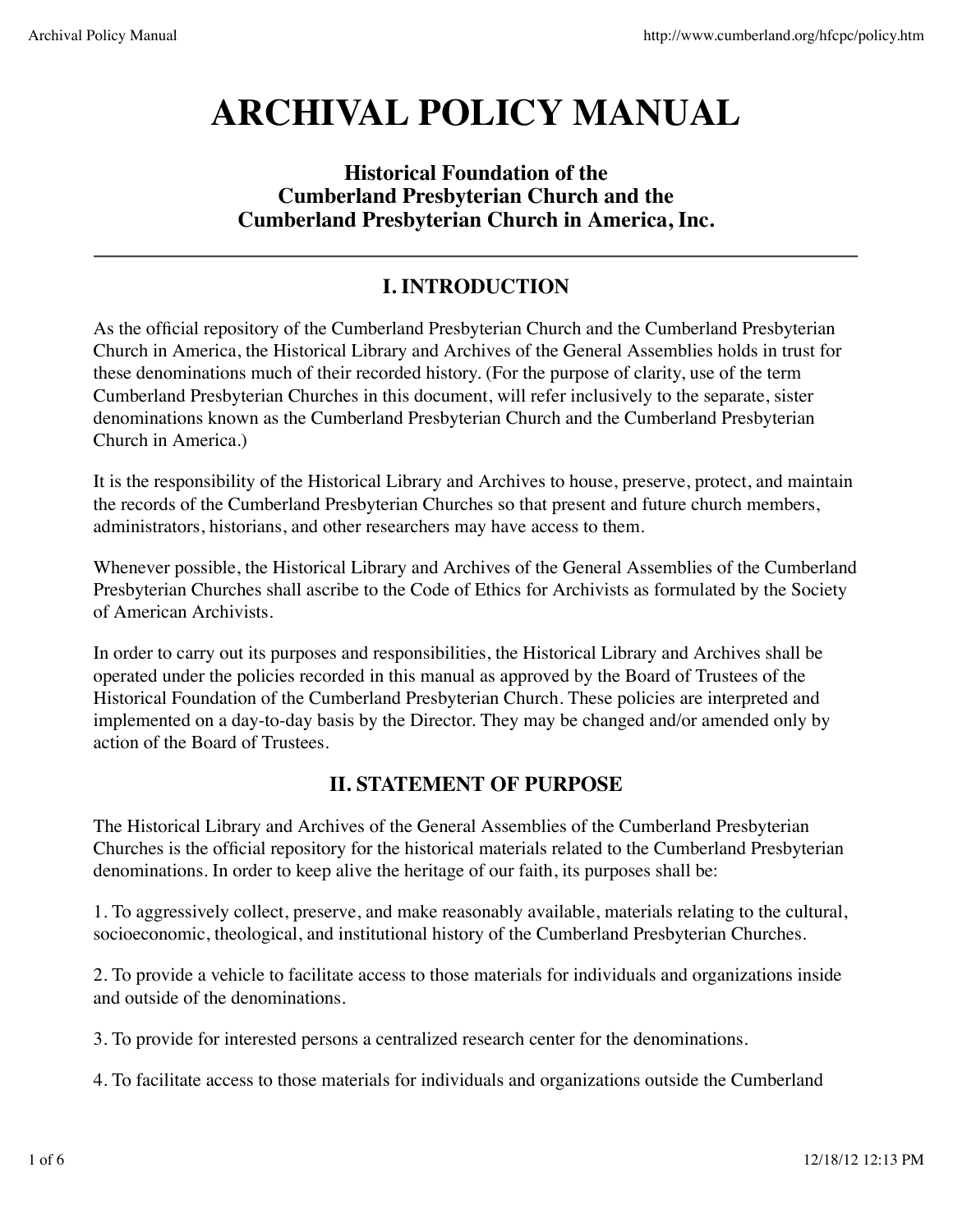Presbyterian Church, in as much as, facilities, budget, staffing, and other constraints permit.

5. To serve as a clearing house for information on the Cumberland Presbyterian Churches.

6. To encourage and foster the creation of materials relating to the Cumberland Presbyterian Churches to the extent available resources permit.

## **III. RECORD MANAGEMENT POLICY FOR THE GENERAL ASSEMBLIES OF THE CUMBERLAND PRESBYTERIAN CHURCH AND THE CUMBERLAND PRESBYTERIAN CHURCH IN AMERICA AND THEIR AGENCIES**

#### *Preamble*

*Whereas* the official records and correspondence of all the agencies of the General Assemblies including program boards, institutions, commissions, and committees comprise a substantial, unique, and irreplaceable part of the written records of the people called Cumberland Presbyterians, and *Whereas* there is presently the danger that such records, scattered as they are in numerous places under various conditions, can be easily destroyed by fire, vandalism, or carelessness, and *Whereas* the absence of any policy regarding the preservation of these records contributes to the present situation:

*Therefore*, the General Assembly of the Cumberland Presbyterian Church and the General Assembly of the Cumberland Presbyterian Church in America, in order to provide for the better preservation of this portion of the written documents of their heritage, adopt the following *Records Management Policy* for themselves and their agencies:

#### A. **PURPOSE**

The purpose of this policy is to give direction to and provide for the orderly collection and preservation of the records of the General Assemblies and agencies created by their action through deposit of these records in the Historical Library and Archives of the General Assemblies.

#### B. **SCOPE**

Organized bodies included under the terms of this policy shall be (1) the General Assemblies of the Cumberland Presbyterian Church and the Cumberland Presbyterian Church in America, the offices of the General Assemblies, and the General Assemblies' Executive Committees, (2) all permanent general assemblies boards, commissions, and committees, and (3) all temporary commissions, committees, task forces, etc. created by action of both or either of the general assemblies.

#### C. **RECORDS TO BE DEPOSITED**

Records eligible for deposit include the following: 1. Official minutes and registers 2. Legal documents including charters, by-laws, deeds, titles, leases and other descriptions of property, contracts for construction, blue prints, plans and specifications 3. Financial records including audits, mortgages, and financial ledgers of final entry 4. Annual reports 5. Official correspondence

#### D. **TIME OF DEPOSIT**

Records such as minutes and reports duplicated for distribution and publications issued periodically are to be deposited as they are issued. Documents of the general assemblies meetings are to be deposited as soon as possible after the printed minutes are issued. Legal documents and audits are to be deposited as they are concluded. In the case of bound volumes of original minutes, each agency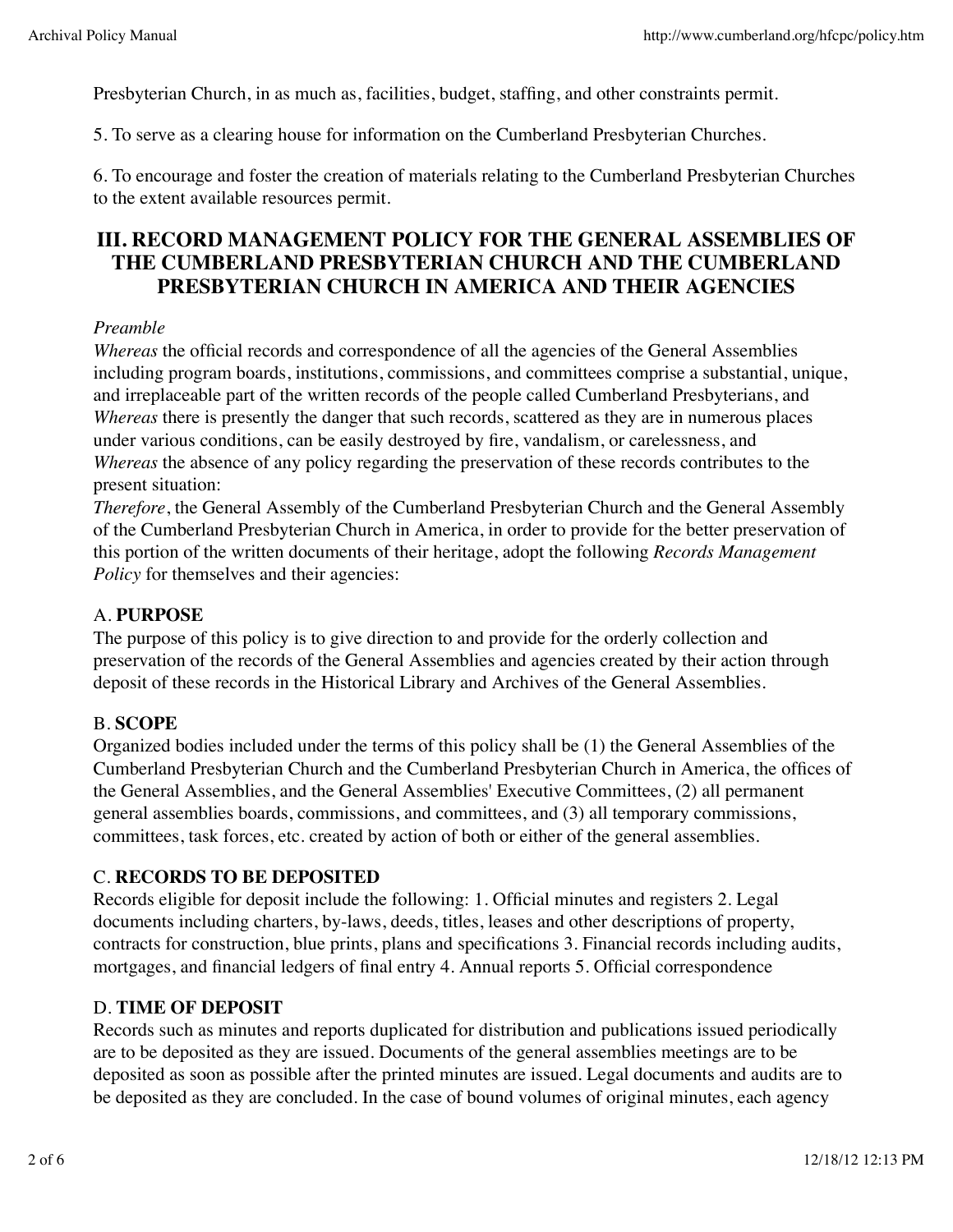should take care to deposit such volumes promptly after their conclusion. Financial ledgers of final entry shall be submitted as soon as they are no longer needed for current reference by an agency, but no later than five years after their closing. Official correspondence shall be deposited as soon as it is no longer needed for current reference, but normally no later than five years after issuance.

#### E. **ACCESS**

All records produced by the General Assemblies and their agencies are the property of the General Assemblies. However, the General Assemblies recognize that they have entrusted to each agency, and especially to each incorporated board, a unique responsibility for determining the necessary confidentiality of official minutes and correspondence. Therefore, access to such minutes and correspondence deposited in the Historical Library and Archives shall be limited by policies adopted by each agency. Records whose access falls under the limitations imposed by such policies shall be kept in locked files. These files are to be unlocked for research only to officers of the respective agency or to persons who present written authorizations signed by officers of such an agency.

#### F. **RESPONSIBLE AGENCY**

The agency responsible for the collection and preservation of the records of the General Assemblies and their agencies shall be the Historical Foundation of the Cumberland Presbyterian Church and the Cumberland Presbyterian Church in America. Through its Board of Trustees and staff, the Historical Foundation shall take care to see that the above mentioned records are collected, filed, and safely housed. It shall be diligent in seeing that the confidentiality of records as established through this policy and the policies of each particular agency is preserved. In its annual report to the General Assemblies, the Historical Foundation shall report the effectiveness of this policy, the compliance of the various agencies with its provisions, and any recommendations for changes in its provisions.

### G. **COMPLIANCE WITH THE POLICY**

It is assumed that all agencies will comply with this policy, at least on their executive administrative level. That is, that originals or copies of all annual reports, final audits, and minutes of the governing board will be deposited in the Historical Library and Archives. However, it is understood, that some boards and agencies have adequate means of in-house preservation of records and/or records which cannot be transferred from the office of origin. Therefore, compliance with this policy as a whole, and the extent to which the agency participates beyond the executive level, is left to the discretion of the particular agencies and their chief administrators with the explicit understanding that no bulk record group shall be destroyed without first consulting the Historical Foundation Board of Trustees or its staff.

## **IV. COLLECTION DEVELOPMENT POLICY**

Although the policy manual is specific about the types of materials which should be collected by the Historical Library and Archives, it is, by design, written in broad and general language as to the subject areas which should be the targets of acquisition. As has been stated earlier in this manual, it is the objective of the Historical Library and Archives to aggressively collect, preserve, and make reasonably available, materials relating to the cultural, socioeconomic, theological, and institutional history of the Cumberland Presbyterian Churches. It is the responsibility of the Director to interpret that objective as it applies to specific items and collections of materials offered to the Historical Library and Archives or otherwise acquired by it.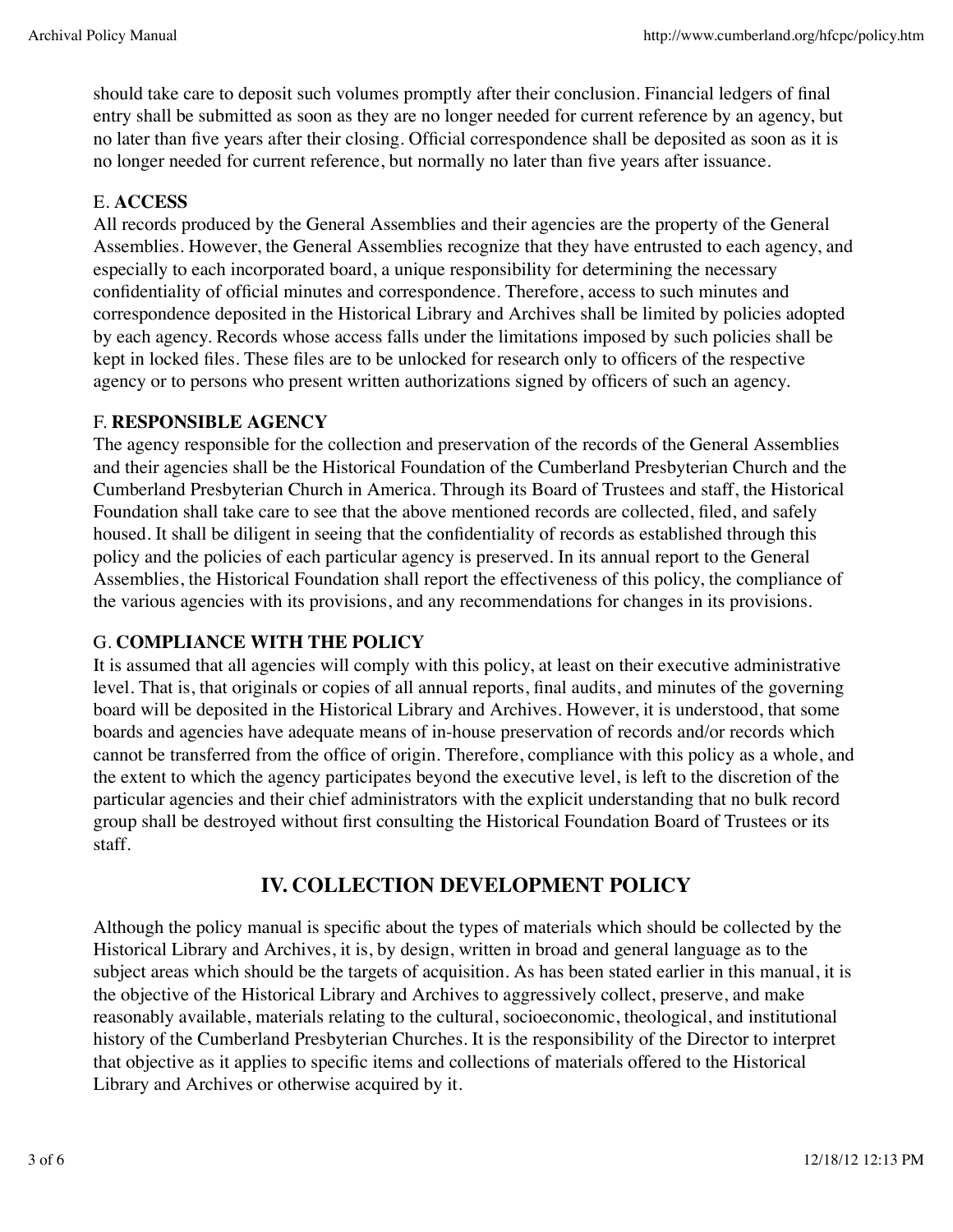1. Materials collected by the Historical Library and Archives of the Cumberland Presbyterian Churches shall normally be restricted to the types of materials encompassed by the term "archives": official records, personal papers, manuscripts, scrapbooks, minutes, diaries, speeches, sermons, memoirs, daily calendars, address books, dissertations, theses, research papers, and other memorabilia; printed materials including, but not limited to, books, catalogs, newsletters, newspaper and magazine articles, bulletins, periodicals, proceedings, annuals, pamphlets, booklets, maps, music, and posters; audio- visual materials including, but not limited to filmstrips, sound recordings on various media; audio recordings on various media; graphics works, including, but not limited to, photographs, slides, works of art, videotapes and movie film; micro-reproduction materials, including, but not limited to, microfilm, microfiche, micro-opaque, and microcard; and computer media of all types, including but not limited to, magnetic, optical, digital, and printed. Materials should not be refused because the Historical Library and Archives does not currently possess the equipment necessary to facilitate information access in a particular format so long as future access is anticipated and reasonably assured. For example, relevant and pertinent manuscripts on magnetic diskette should be accepted even if the Historical Library and Archives does not currently own the computer systems necessary for access.

2. The Historical Library and Archives shall not acquire any materials which it cannot properly maintain, preserve, and make reasonably available in an ethically reasonable period of time because of limitations of funds, staffing, expertise, environmental protection requirements, space limitations, or other constraints. Decisions concerning the acceptance of items shall be made in the judgment of the Director within the guidelines of this policy statement and in consultation with the Board of Trustees of the Historical Foundation. Where contest of that judgment is made or additional interpretation is required, original materials immediately and directly relative to the life history and theology of the Cumberland Presbyterian Churches shall always have precedence over other materials in regard to the implementation of this policy.

3. The Historical Library and Archives collection is not considered to be a museum collection and will not normally contain items considered to be realia or artifacts. Such items offered to the Historical Library and Archives will be rejected unless the Director considers them to be of significant importance to the preservation of the history of the denominations. Such decisions for acceptance shall be made only when space, funds, staff, expertise, and facilities are sufficient to make acceptance reasonable and prudent. Exceptions to this policy will normally be made only for items of limited size. When the decision of the Director is contested by a potential donor or others, the Director shall refer the matter to the Board of Trustees of the Historical Foundation for a final decision.

4. Donations to the collection of the Historical Library and Archives shall be accepted at the discretion of the director within the guidelines of this manual. The Board of Trustees of the Historical Foundation of the Cumberland Presbyterian Church and the Cumberland Presbyterian Church in America shall serve as a court of final appeal. The Director is charged with the responsibility of creating a well balanced collection which serves the needs of the Cumberland Presbyterian Churches within the restraints of facilities, space, staffing, expertise, budget, and other such constraints. Therefore, difficult and unpopular decisions will often have to be made in order to further the ultimate goals of the denominations and the Historical Library and Archives.

5. Whenever possible, a Donor Agreement form shall be obtained for each item or collection of items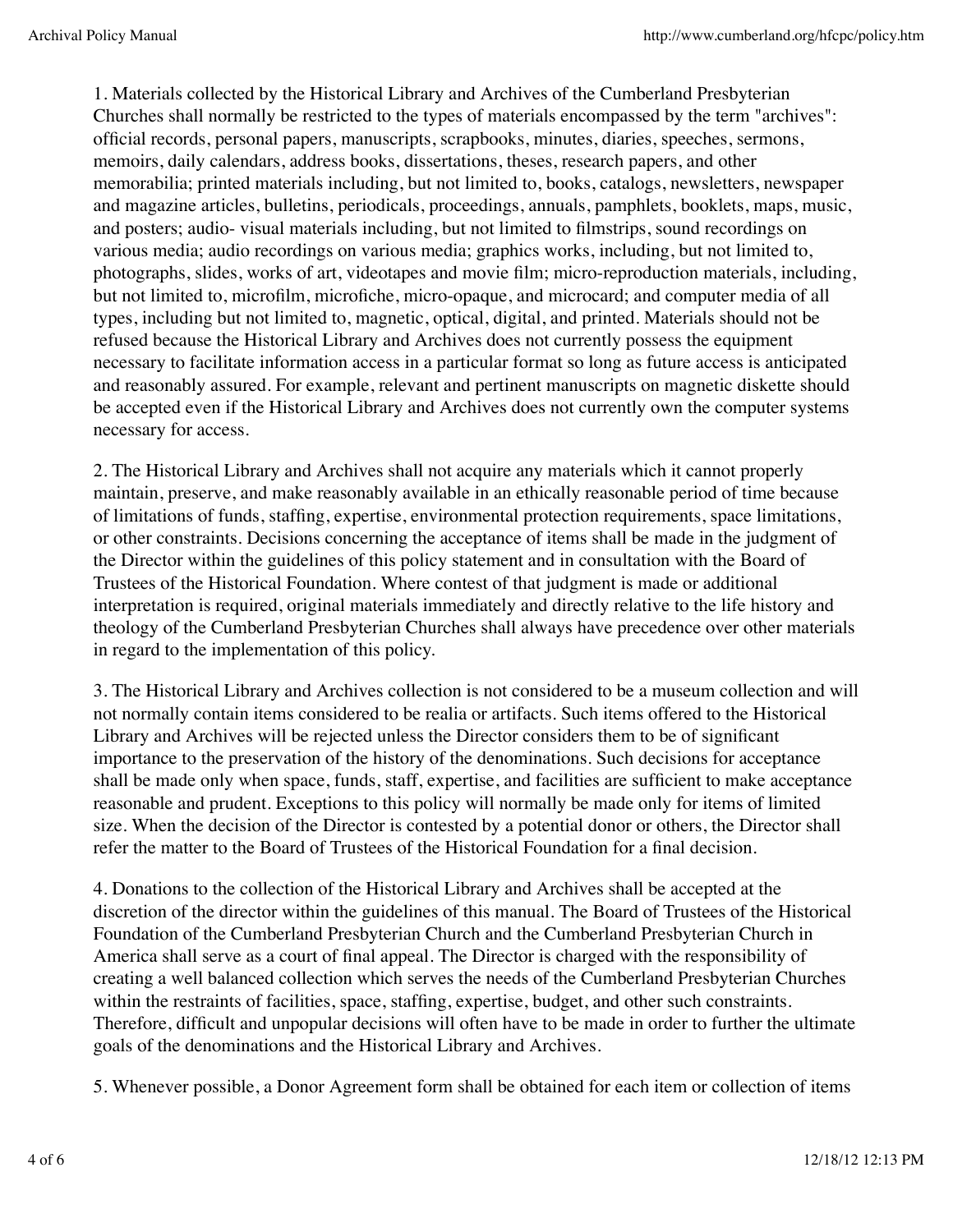received by the Historical Library and Archives. A copy of the agreement shall be maintained in perpetuity in such a manner that consultation may be made in a timely and efficient manner.

6. Because of restrictions placed upon appraisals by federal income tax regulations, the staff of the Historical Library and Archives is not permitted to make official appraisal of donated items for income tax or other purposes. The Director will assist donors in obtaining such appraisals at the donors' expense.

## **V. DE-ACQUISITIONS POLICY**

Although it is the normal policy of any archives to maintain materials for perpetuity, there are circumstances which arise making the continued maintenance of certain items neither wise nor prudent. Materials which are considered by the Director to be duplicative, superfluous, deteriorated, incompatible, or otherwise found to be disposable may be removed from the collection within the limitations placed upon such removal by this section.

1. Before materials are withdrawn the Director shall consult the original Donor Agreement to determine if any stipulations were specified by the donor which would limit and/or prohibit de-acquisitions.

2. In cases where de-acquisitions was limited or prohibited by the donor, the materials in question shall be returned to the donor or to her/his legal heir. If such return is not considered practical by the Director, approval for other disposition of the item(s) shall be obtained from the donor or her/his heirs in a procedure approved by the Board of Trustees of the Historical Foundation and legal counsel.

3. A complete record of de-acquisitions shall be maintained by the Director.

4. All funds received from the sale of materials which have been de-acquisitioned will be used to benefit the Historical Library and Archives.

5. The Director, other employees of the Historical Library and Archives, members of the Board of Trustees of the Historical Foundation, and their families are prohibited from obtaining materials which have been de-acquisitioned by the Historical Library and Archives.

## **VI. SERVICES OF THE HISTORICAL LIBRARY AND ARCHIVES**

1. The archives staff will encourage access to the collections in keeping with the established policies and guidelines of the Historical Library and Archives. The primary function of the Historical Library and Archives staff is to collect, organize preserve, protect, and make available for research, materials documenting the history and development of the Cumberland Presbyterian Churches. However, the staff cannot perform a substantive research role.

2. Access to records may be limited by specific policies established by the Director in accordance with the general philosophy of the Board of Trustees of the Historical Foundation and in consideration of the requests of donors, the condition of the materials, or other considerations deemed worth.

3. The primary clientele of the Historical Library and Archives are the individuals and organizations